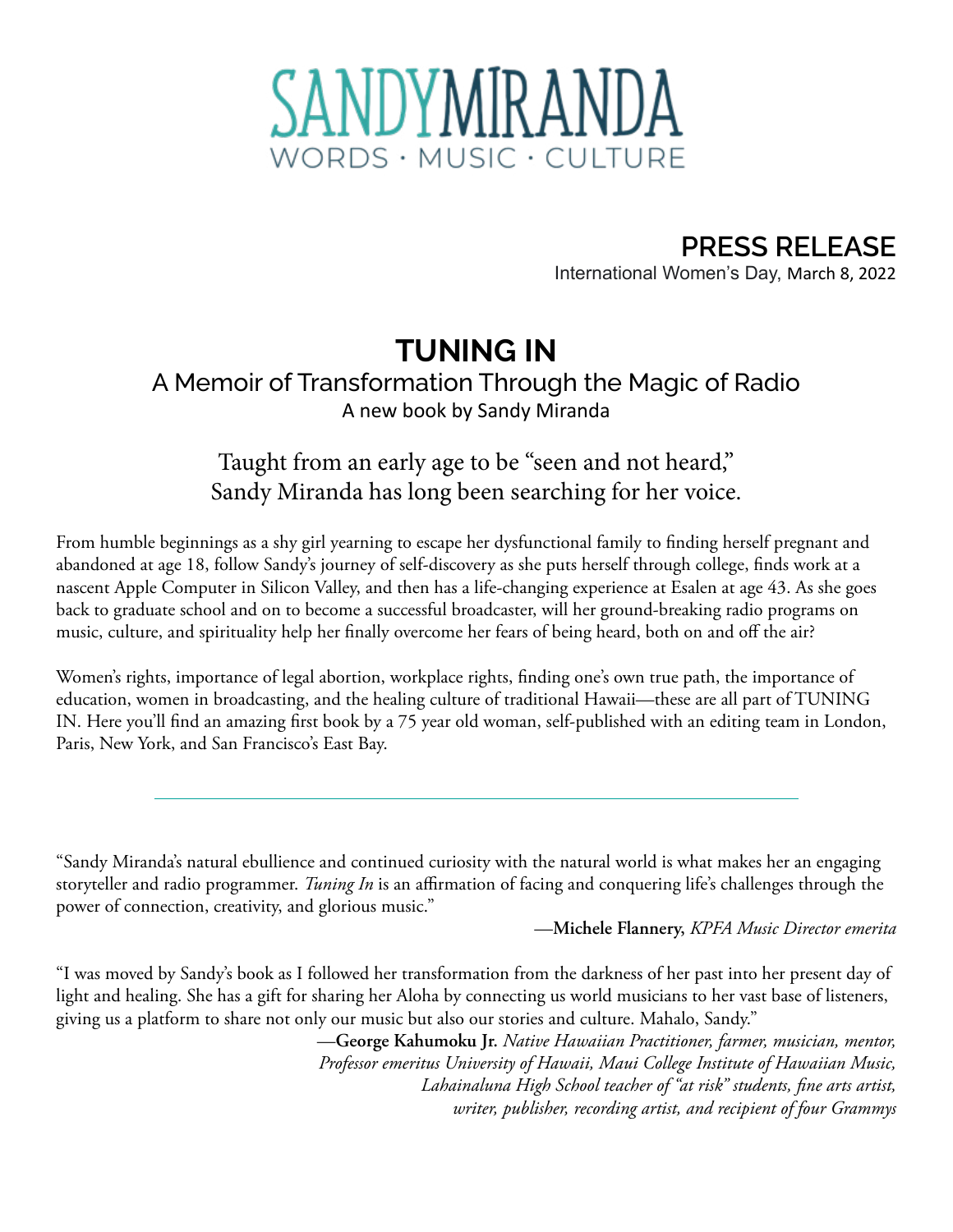"*Tuning In* is the story of someone in search, not of a job, but of a calling. That calling was radio. Sandy Miranda has been that joyful voice over the airwaves that brought the music, culture, and philosophy of the World to us for over thirty years. As a Mauian, I'm extremely grateful to Sandy for her particular dedication to the mele and mo`olelo of our dear Hawai`i. Tuning In is no ka oi."

> —**Wayne Moniz**, *author/playwright of Pukoko: A Hawaiian in the American Civil War (novel) and Barefoot Boy in the Mango Tree: A Memoir of Maui and Me*

"Sandy helped put 'down-home music' on the air on a number of Bay Area stations, featuring old and new releases of vernacular music and regional music. She is an avid devotee of 'real music.'"

> —**Chris Strachwitz**, *Arhoolie Records founder and president of The Arhoolie Foundation; 1999 inductee to the Blues Hall of Fame; 2000 recipient of the National Heritage Fellowship from the National Endowment for the Arts; 2016 recipient of the Grammy Trustees Award in recognition of his Outstanding Recording Contributions*

"How marvelous to be reminded of that magical moment at Esalen 35 years ago when we were gathered to celebrate Joseph Campbell. It was there that you embraced the "call to adventure", not yet knowing that you would profoundly enrich the lives of thousands of radio listeners by transmitting the most brilliant and spirited world music of our time over the airwaves, performed by countless musicians who are living cultural treasures. Campbell's wise words rightly predicted that the way to change the world is to vitalize yourself, to find the source of life and to share it. Thank you for all you have given us over the years on your spirited heroine's journey."

> —**Joan Marler,** *Founder/Executive Director, Institute of Archaeomythology; Former poetry director and KPFA programmer, «Voices of Vision»*

"Beloved radio host Sandy Miranda takes readers on an insightful journey that chronicles a life lived in Technicolor and surround sound. Her intrepid search for purpose, knowledge, love, and adventure takes us far and wide. This is the story of an iconic time and place, observed with wit and hard-won wisdom by a courageous woman who has created the soundtrack for her own life. "

> —**Pamela Michael**, *writer, radio producer, founder of Center for Environmental Literacy at St. Mary's College, co-founder (with Robert Hass) of River of Words*

"An intriguing memoir and inspiring story of a woman's healing self-recovery and transformation, plus lots of good stories about musicians, music, and concerts, all with a global reach."

> —**Mara Lynn Keller, PhD**, *Professor Emerita of Philosophy and Religion and Women's Spirituality MA/PhD Program, California Institute of Integral Studies*

## **TUNING IN: A Memoir of Transformation Through the Magic of Radio**

available at **[Amazon.com](https://www.amazon.com/dp/B09TMWLW2D?ref_=pe_3052080_397514860)** and soon through bookstores. Learn more at **[SandyMiranda.com](http://sandymiranda.com)**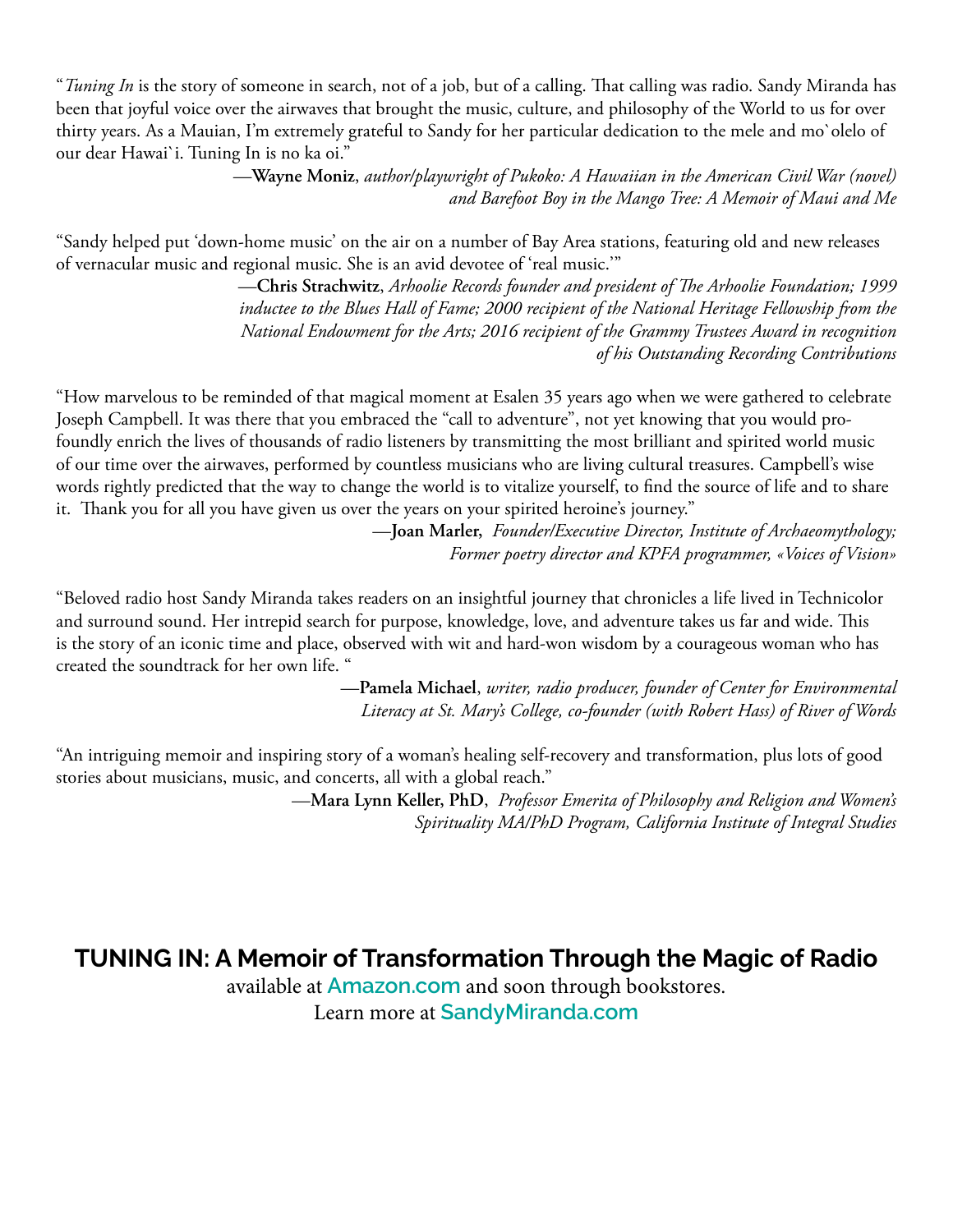